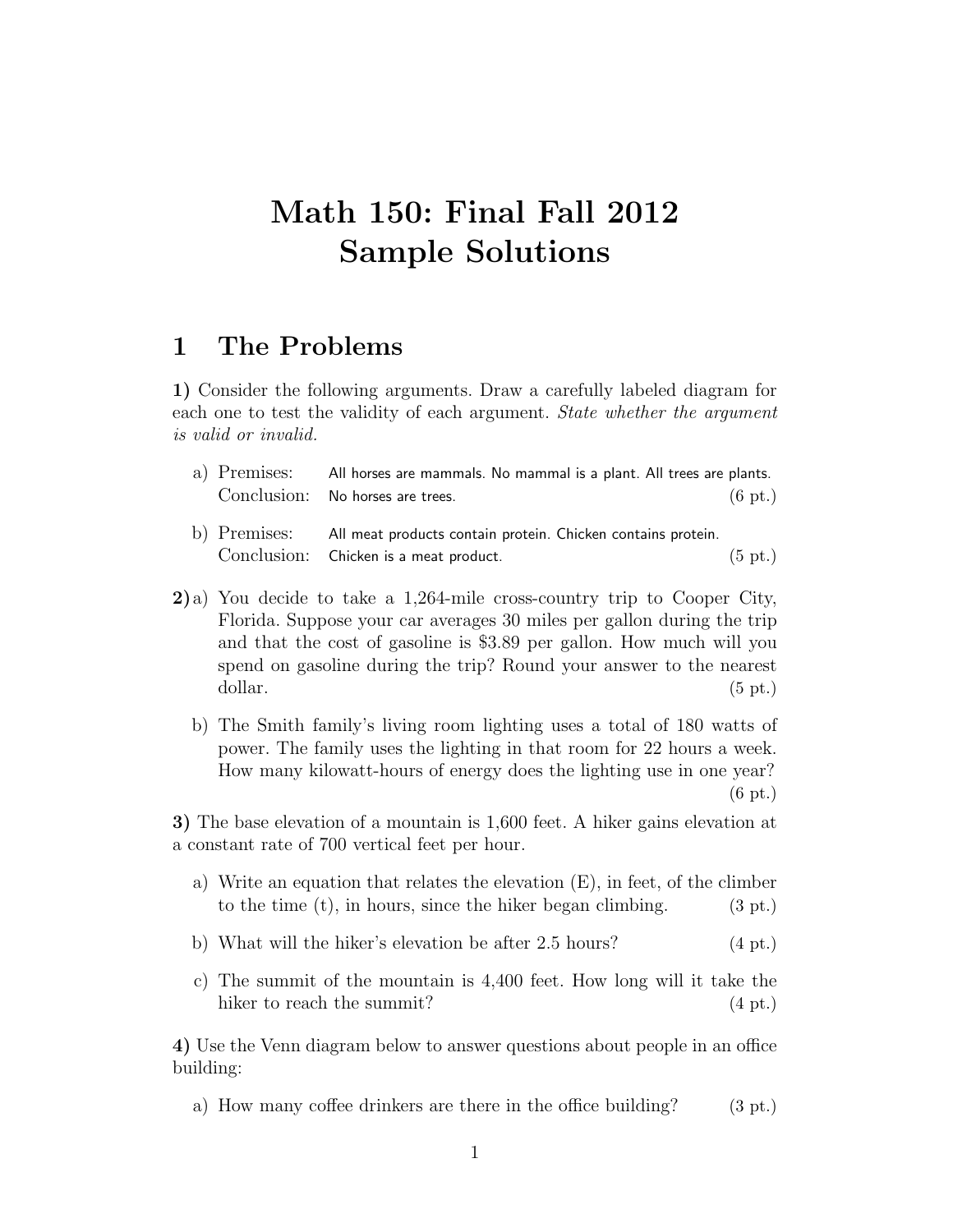- b) How many in the office building are over  $35$  years old?  $(3 \text{ pt.})$
- c) How many in the office building are over 35 years old but don't drink  $\text{cofree?}$  (3 pt.)
- d) How many total people are there in the office building? (2 pt.)

People in an office building



- **5)**a) You purchase a television with a retail price of \$700. The local sales tax rate is  $7.9\%$ . What is the final cost?  $(6 \text{ pt.})$ 
	- b) The final cost, including tax, of your new shoes is \$90. The local sales tax rate is 7.9%. What was the retail (pre-tax) price? Round to the nearest cent. (5 pt.)

**6)** With a reference value of 1982, the CPI in 1992 was 140.3 and the CPI in 2007 was 207.3. Use this information to answer the following questions:

- a) If Bob made \$36,000 a year in 1992, what salary did he need to make in 2007, to the nearest dollar, to maintain the same standard of living? (6 pt.)
- b) If a new car cost \$20,000 in 2007, use the CPI for both years to estimate its cost, to the nearest dollar in 1992. (5 pt.)

**7)** Identify at least one potential source of bias in each of the following studies. Explain your answers clearly.

- a) To predict who will win a senate race, a newspaper randomly selects people at an airport and asks who they will be voting for in the upcoming election. (6 pt.)
- b) A casino conducts a study to determine whether the public supports legalizing gambling. (5 pt.)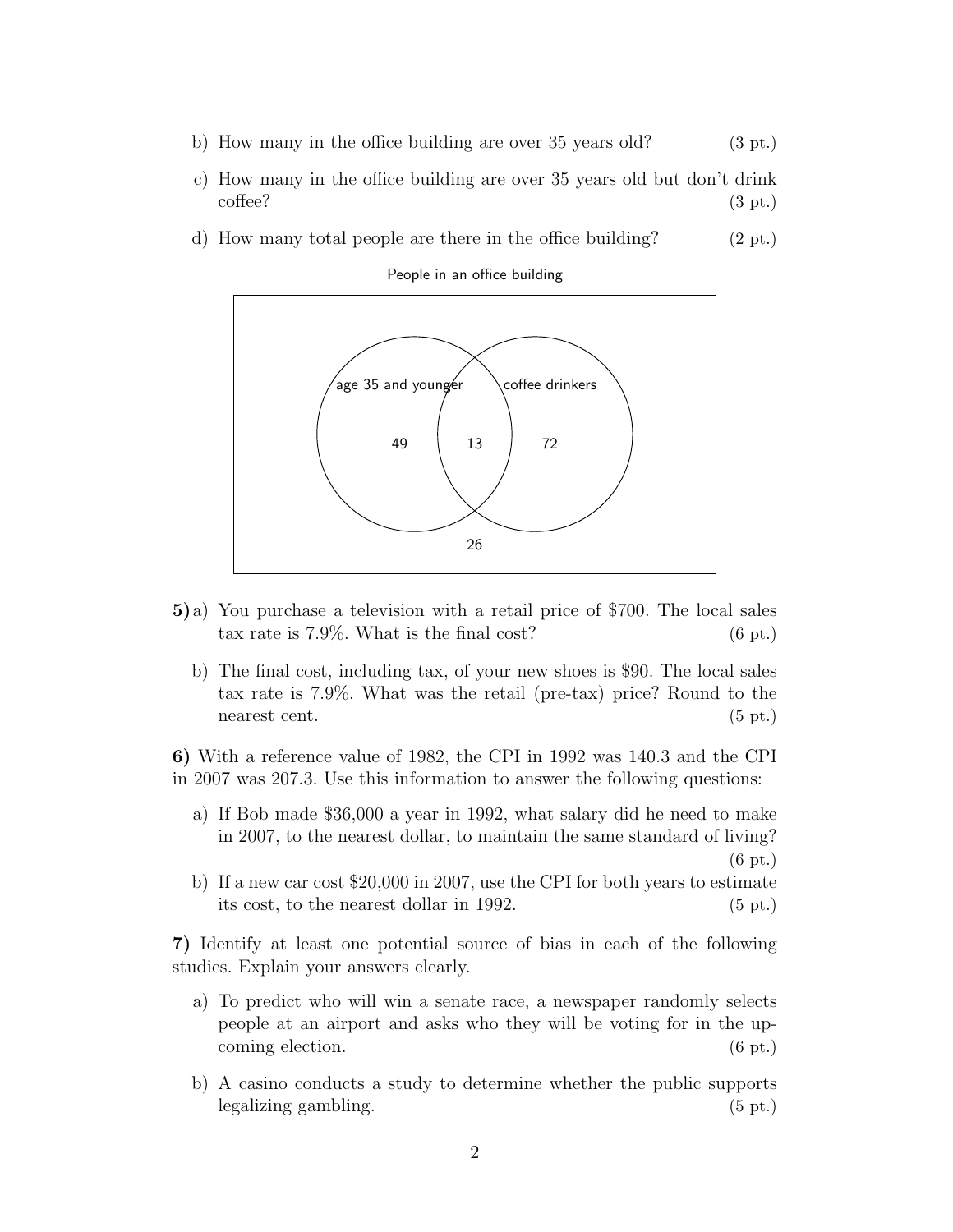- **8)**a) In July of 1999, Denver's population was 499,775 and its yearly growth rate was approximately 11%. If the growth rate had stayed constant, what would the estimate of the population have been in 2009? Its population in July of 2009 was 610,345, so what can we conclude about its growth rate in the years following 1999? (6 pt.)
	- b) If the price of platinum decreases at a monthly rate of 2%, by what percentage does it decrease in a year? Write your answer so that it's correct to 2 decimal places. (5 pt.)

**9)** A survey at a movie theatre asks what movie viewers just watched. The results are given in the frequency table below:

| Movie                | Number of viewers |
|----------------------|-------------------|
| <b>Breaking Dawn</b> | 30                |
| Skyfall              | 25                |
| Lincoln              | 17                |
| Life of Pi           | 15                |

- a) Complete the frequency table by making columns for relative frequency and cumulative frequency. (7 pt.)
- b) Draw a bar graph with the movies as categories and the vertical axis showing the relative frequencies as calculated in your table. Label the graph appropriately and completely. (4 pt.)
- **10)**a)How much would it cost to carpet a 12 foot by 14 foot room with carpeting that costs \$35 per square yard? Round your answer to the nearest dollar. (6 pt.)
	- b) Suppose 1.5 million cubic kilometers of water are spread out over Earth's 340 million square kilometers of ocean surface. How much would the sea level rise? (5 pt.)
- **11)** The scores of thirteen students on a chemistry exam are given below:

78 61 86 12 75 80 68 72 71 82 100 62 70

- a) Find the five number summary of the grades and show a box-plot of  $\text{the data.}$  (7 pt.)
- b) The teacher decides that the lowest and highest score are outliers. What are the mean and median if the outliers are removed? (4 pt.)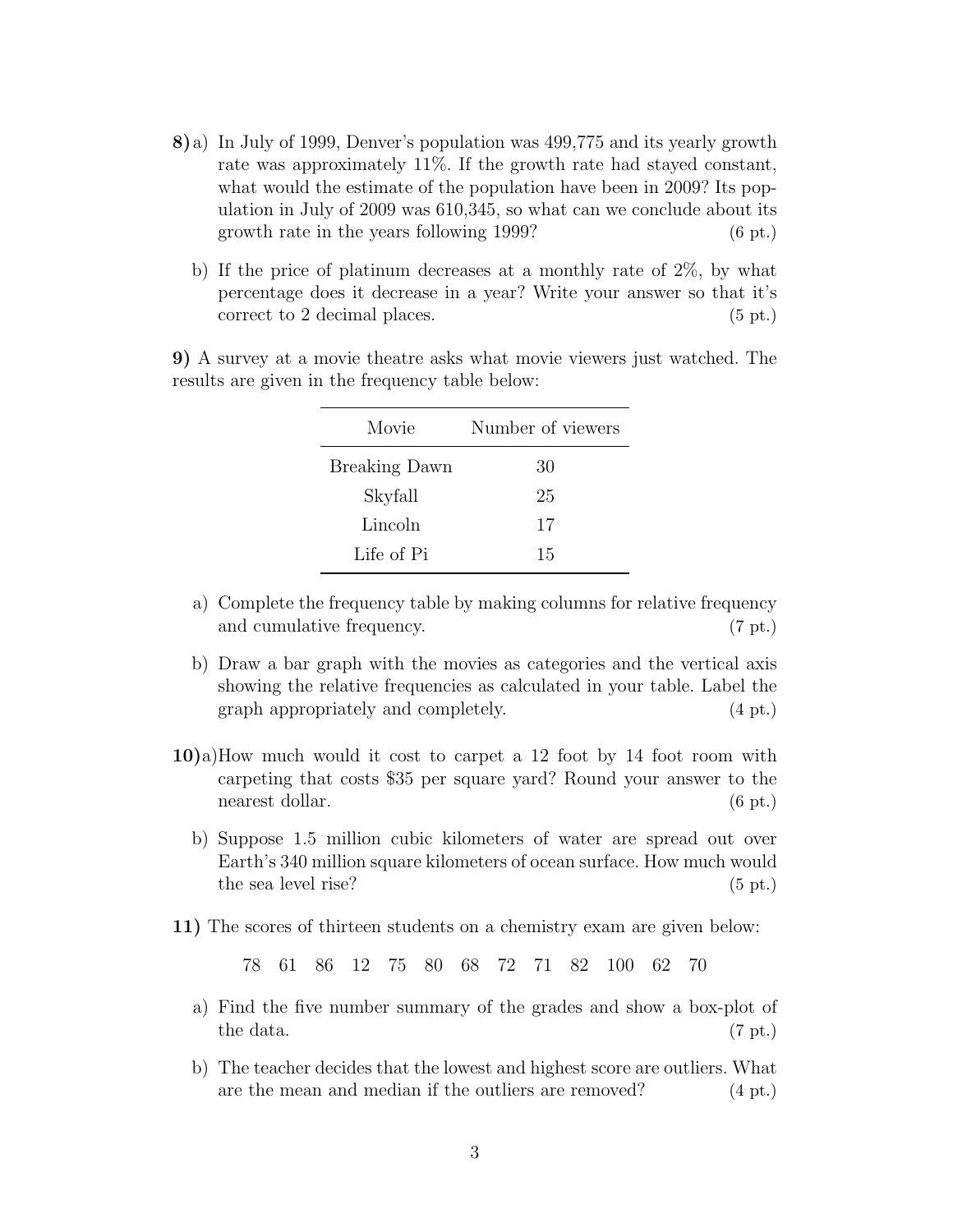**12)** The population of certain mammal species is counted in a protected wildlife area. The graph below shows the population counts over the course of three weeks in the summer.



- a) Which population rose the most over the course of the three weeks? Estimate the relative change in population from week 1 to week 3 for that species. Show the numbers you use in your calculations. (5 pt.)
- b) Which population had the greatest decline in *relative* change from week 1 to week 3? Show which estimates and calculations you use to determine this. (6 pt.)

**13)** The label on Crunchy Pops cereal boxes claims that the box contains 10 ounces. The actual weight of the cereal in the boxes is normally distributed with a mean of 10 ounces and a standard deviation of 0.45 ounces.

- a) What percent of the boxes contain more than 9.5 ounces?
- b) What percent of the boxes contain between 9.55 and 10.9 ounces?
- c) In a carton of 600 boxes, how many of the boxes would you expect to contain less than 10.09 ounces?

## **2 Percentiles Table & Formulas**

In addition to the problems stated above, the following table and formulas were given to the students on the final.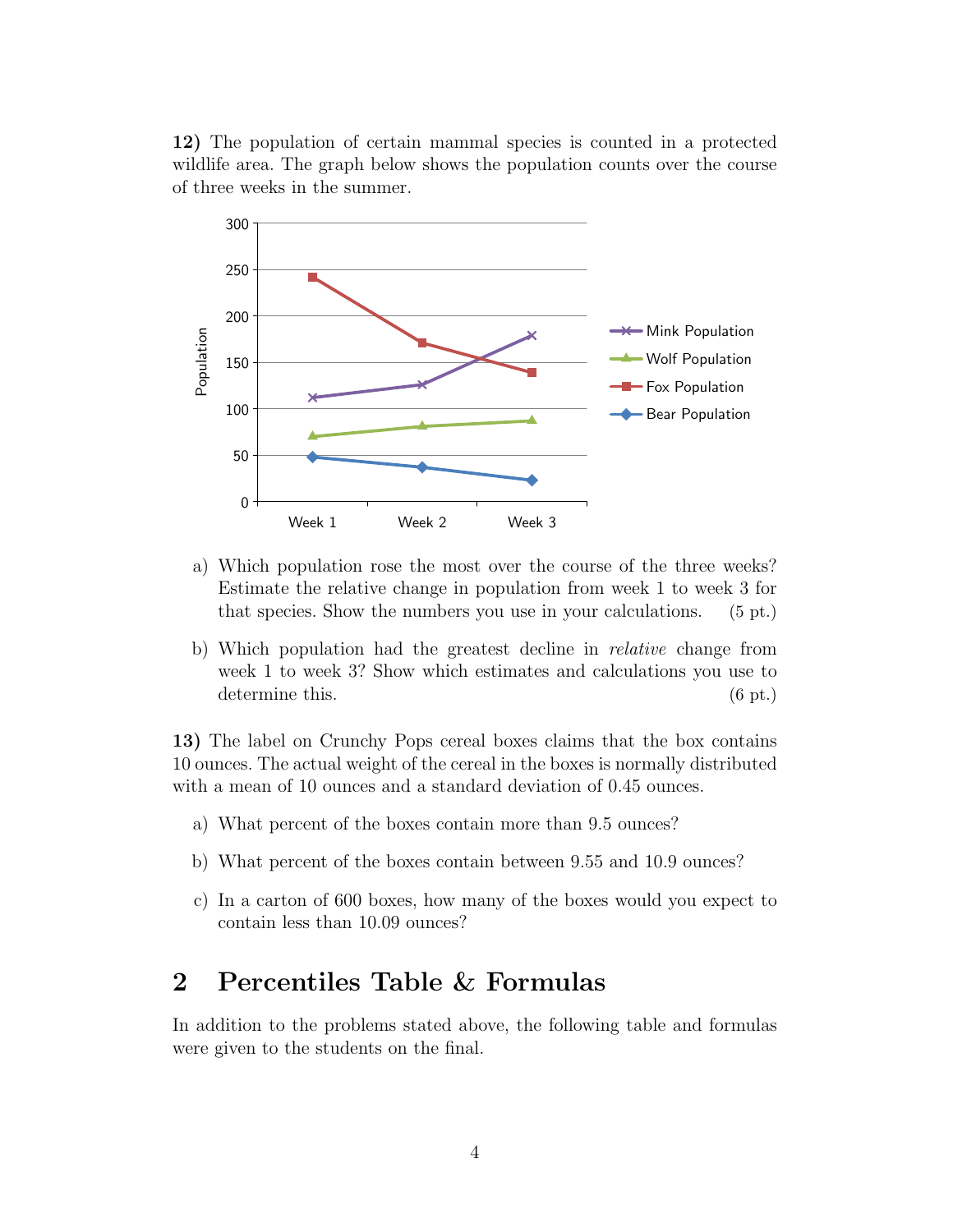|        |       |         |       |          | <i>z</i> -score Percentile <i>z</i> -score Percentile <i>z</i> -score Percentile <i>z</i> -score Percentile |         |       |
|--------|-------|---------|-------|----------|-------------------------------------------------------------------------------------------------------------|---------|-------|
| $-3.5$ | 0.02  | $-1.0$  | 15.87 | $0.0\,$  | 50.00                                                                                                       | 1.1     | 86.43 |
| $-3.0$ | 0.13  | $-0.95$ | 17.11 | 0.05     | 51.99                                                                                                       | $1.2\,$ | 88.49 |
| $-2.9$ | 0.19  | $-0.90$ | 18.41 | 0.10     | 53.98                                                                                                       | 1.3     | 90.32 |
| $-2.8$ | 0.26  | $-0.85$ | 19.77 | 0.15     | 55.96                                                                                                       | 1.4     | 91.92 |
| $-2.7$ | 0.35  | $-0.80$ | 21.19 | 0.20     | 57.93                                                                                                       | $1.5\,$ | 93.32 |
| $-2.6$ | 0.47  | $-0.75$ | 22.66 | 0.25     | 59.87                                                                                                       | $1.6\,$ | 94.52 |
| $-2.5$ | 0.62  | $-0.70$ | 24.20 | $0.30\,$ | 61.79                                                                                                       | $1.7\,$ | 95.54 |
| $-2.4$ | 0.82  | $-0.65$ | 25.78 | 0.35     | 63.68                                                                                                       | 1.8     | 96.41 |
| $-2.3$ | 1.07  | $-0.60$ | 27.43 | 0.40     | 65.54                                                                                                       | 1.9     | 97.13 |
| $-2.2$ | 1.39  | $-0.55$ | 29.12 | 0.45     | 67.36                                                                                                       | 2.0     | 97.72 |
| $-2.1$ | 1.79  | $-0.50$ | 30.85 | 0.50     | 69.15                                                                                                       | 2.1     | 98.21 |
| $-2.0$ | 2.28  | $-0.45$ | 32.64 | 0.55     | 70.88                                                                                                       | $2.2\,$ | 98.61 |
| $-1.9$ | 2.87  | $-0.40$ | 34.46 | 0.60     | 72.57                                                                                                       | 2.3     | 98.93 |
| $-1.8$ | 3.59  | $-0.35$ | 36.32 | 0.65     | 74.22                                                                                                       | 2.4     | 99.18 |
| $-1.7$ | 4.46  | $-0.30$ | 38.21 | 0.70     | 75.80                                                                                                       | $2.5\,$ | 99.38 |
| $-1.6$ | 5.48  | $-0.25$ | 40.13 | 0.75     | 77.34                                                                                                       | $2.6\,$ | 99.53 |
| $-1.5$ | 6.68  | $-0.20$ | 42.07 | 0.80     | 78.81                                                                                                       | 2.7     | 99.65 |
| $-1.4$ | 8.08  | $-0.15$ | 44.04 | 0.85     | 80.23                                                                                                       | 2.8     | 99.74 |
| $-1.3$ | 9.68  | $-0.10$ | 46.02 | 0.90     | 81.59                                                                                                       | $2.9\,$ | 99.81 |
| $-1.2$ | 11.51 | $-0.05$ | 48.01 | 0.95     | 82.89                                                                                                       | $3.0\,$ | 99.87 |
| $-1.1$ | 13.57 | $0.0\,$ | 50.00 | $1.0\,$  | 84.13                                                                                                       | $3.5\,$ | 99.98 |
|        |       |         |       |          |                                                                                                             |         |       |

#### **Standard scores and percentiles for normal distributions:**

#### **Formulas:**

| Exponential Growth:                                      | Exponential Decay:                                     |
|----------------------------------------------------------|--------------------------------------------------------|
| $T_{\text{double}} \approx \frac{70}{P}$ (for $P < 15$ ) | $T_{\text{half}} \approx \frac{70}{P}$ (for $P < 15$ ) |
| $Q = Q_0 \cdot 2^{t/T_{\text{double}}}$                  | $Q = Q_0 \cdot 0.5^{t/T_{\text{half}}}$                |
| $Q = Q_0(1+r)^t$ with $r > 0$                            | $Q = Q_0(1+r)^t$ with $r < 0$                          |
| Standard Score (z-score): $z = \frac{x - \bar{x}}{s}$    |                                                        |

## **3 Solutions**

## **3.1 Problem #1**

Section to review: 1D

**1a)** The premises are about horses, mammals, plants, and trees. We draw a Venn diagram, where each of these four sets is represented by a circle.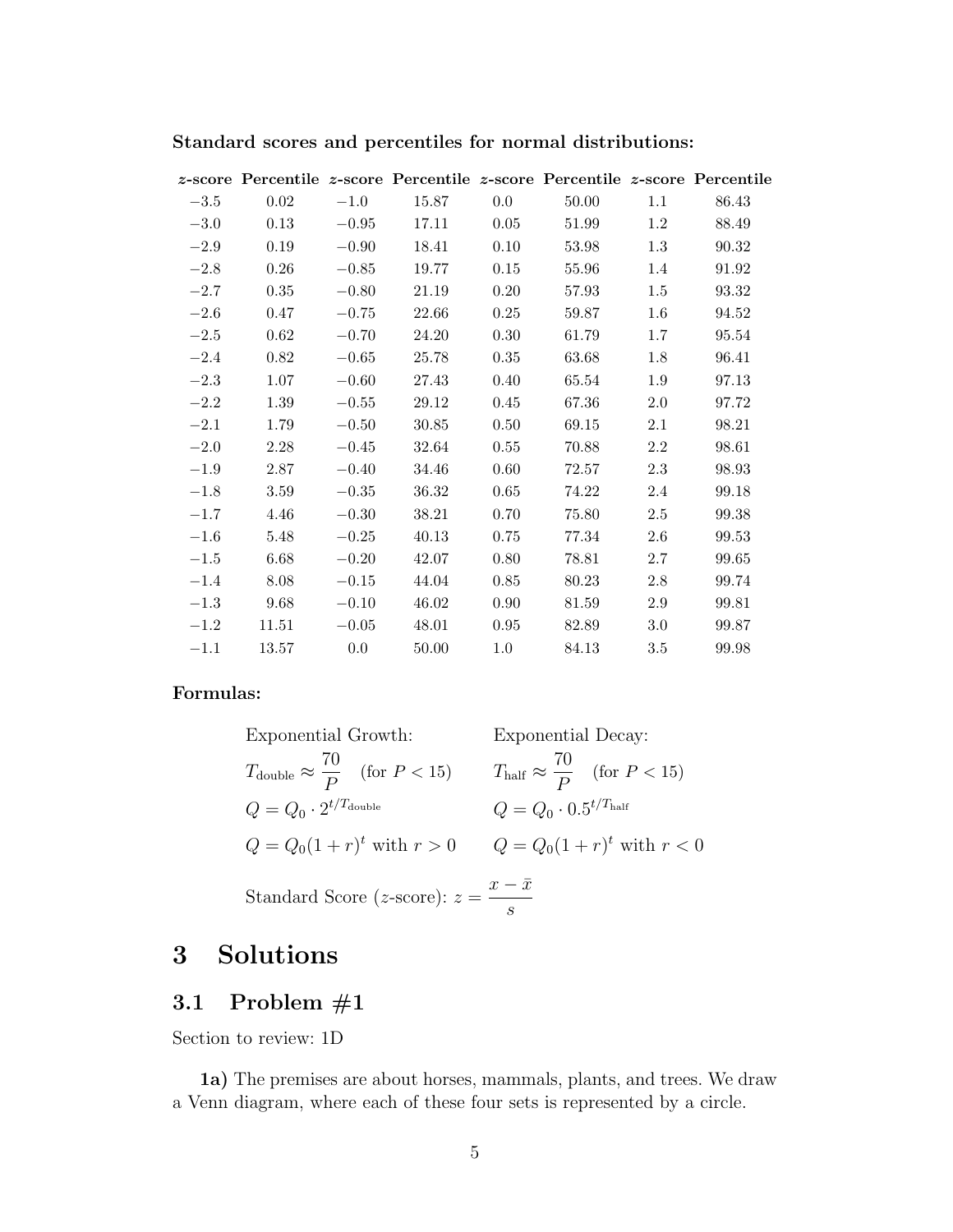The premise *all horses are mammals* means that the "horses" circle must lie inside the "mammals" circle. The premise *no mammal is a plant* means that the "mammal" and the "plant" circle must be disjoint. And the premise *all trees are plants* means that the "tree" circle must lie inside the "plants" circle. So we arrive at a diagram like the following:



The conclusion *no horses are trees* is now equivalent to the claim that the "horses" and the "tree" circle are disjoint. According to the diagram, this is indeed the case. So the conclusion follows from the premises.

#### **Answer:** The argument is valid.

**1b)** The premises are about meat products, things that contain protein, and chicken (as food). We draw a Venn diagram, where each of the sets "meat products" and "things that contain protein" is represented by a circle, and the single object "chicken" is represented by an X.

The premise *all meat products contain protein* means that the "meat products" circle must lie inside the "contains protein" circle. The premise *chicken contains protein* means that also the "chicken" X must lie inside the "contains protein" circle. Since we have no further information about the relation between the "meat products" circle and the "chicken" X, we place the X on the boundary of that circle. So we arrive at a diagram like the following:



The conclusion *chicken is a meat product* is now equivalent to the claim that the "chicken" X lies inside the "meat product" circle. According to the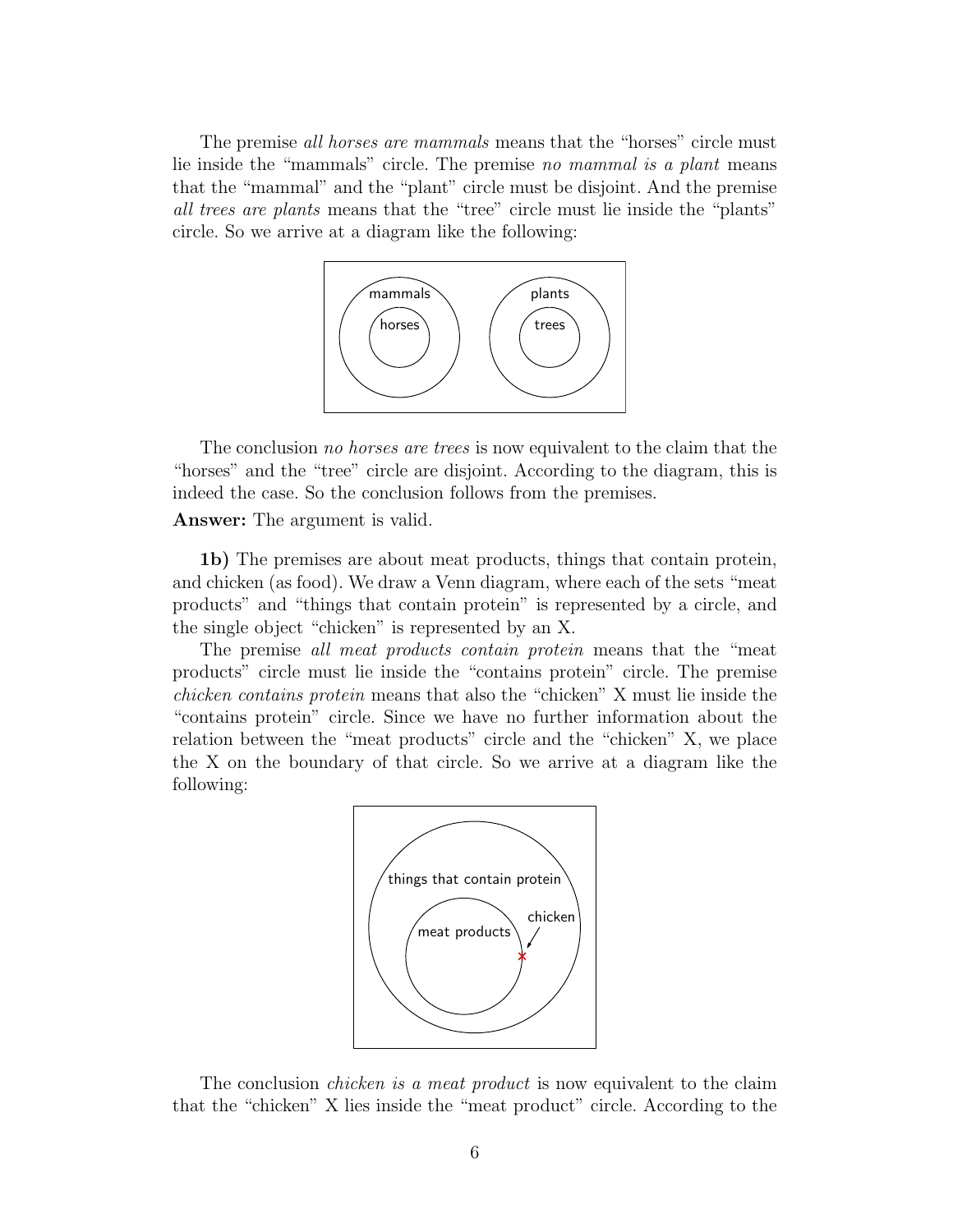diagram, this is *not* the case. So the conclusion does *not* follow from the premises.

**Answer:** The argument is invalid.

#### **3.2 Problem #2**

Sections to review: 2A, 2B

**2a)** In order to figure out how much we will spend on gasoline, we first have to find the amount of gasoline needed.

Let x denote the amount of gasoline we will need for the trip. Then the given information about the average fuel consumption of the car means that  $\frac{1264 \text{ mi}}{x} = 30 \frac{\text{mi}}{\text{gal}}$ . Solving for *x* gives

$$
x = 1264 \text{ mi} \div 30 \frac{\text{mi}}{\text{gal}} = 1264 \text{ mi} \times \frac{1}{30} \frac{\text{gal}}{\text{mi}} = \frac{1264}{30} \text{gal}.
$$

Multiplying the amount (or: volume) of gasoline with the cost per volume gives now the total cost of the gasoline:

$$
\frac{1264}{30} \,\text{gal} \times \frac{\$3.89}{1 \,\text{gal}} = \frac{1264}{30} \times \$3.89 = \$163.89 \dots
$$

**Answer:** We will spend about \$164 on gasoline during the trip.

**2b)** We first calculate the amount of energy used in one *week*:

energy = power  $\times$  time =  $180 W \times 22 h = 3960 Wh = 3.96 kWh$ 

Since there are 52 weeks in a year,<sup>1</sup> we have to multiply this amount by 52 to get the amount of energy used in one *year* :

$$
3.96\,\mathrm{kWh} \times 52 = 205.92\,\mathrm{kWh}
$$

**Answer:** The lighting uses about 210 kilowatt-hours of energy in one year.

#### **3.3 Problem #3**

Section to review: 9B

**3a)** Since the rate of change is constant, we use a linear model, i. e., we describe the situation by a linear function. The general equation for such a function is

dependent variable = initial value + rate of change *×* independent variable*.*

<sup>&</sup>lt;sup>1</sup>The precise factor is  $\frac{365}{7} = 52.14...$  for a common year and  $\frac{366}{7} = 52.28...$  for a leap year. But since the given data has also only two significant figures, it is appropriate to use this approximation (and also to round the final answer to two significant figures).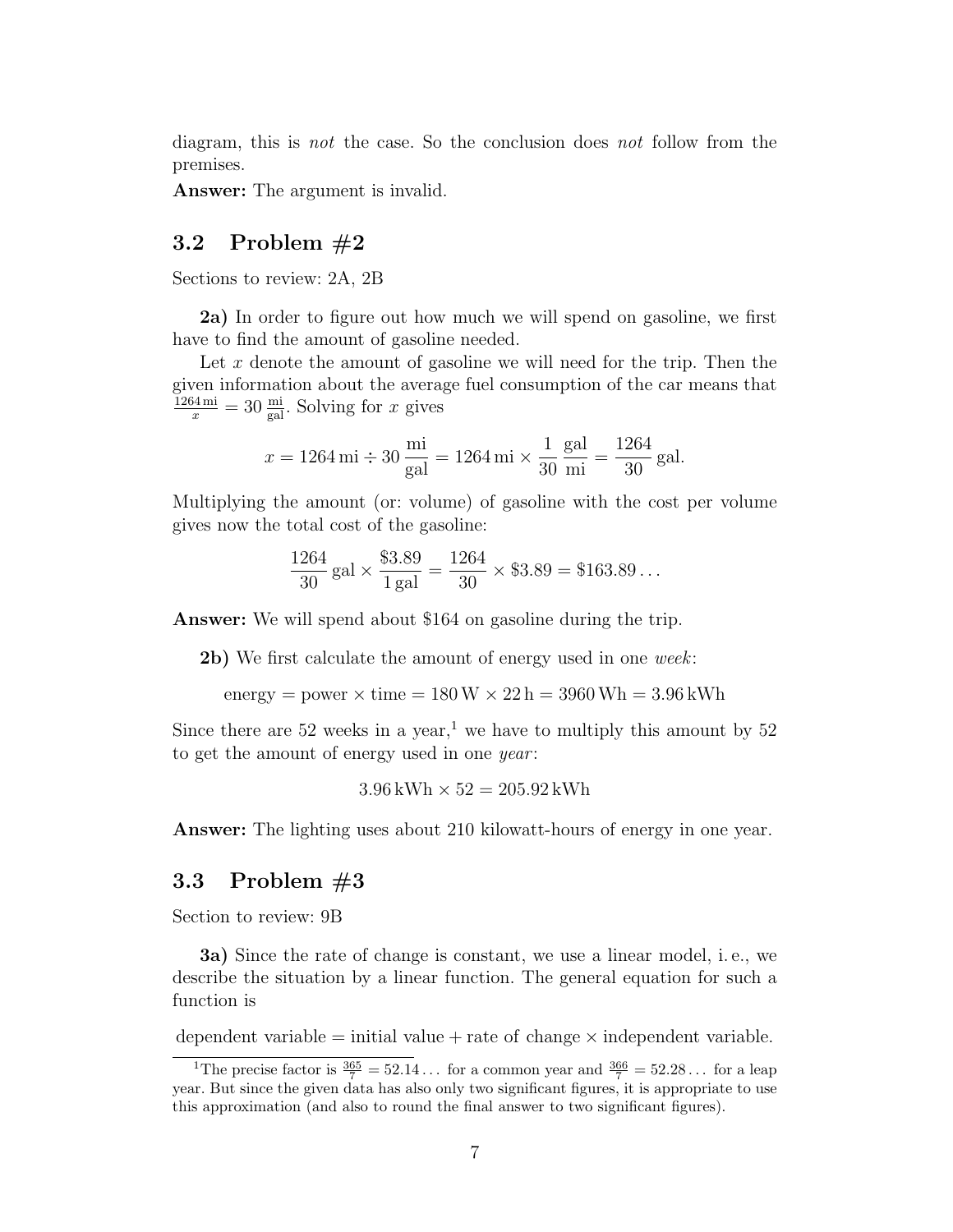In this problem the dependent variable is the elevation *E* (in feet), and the independent variable is the time  $t$  (in hours). Since at the beginning  $(t = 0)$  the hiker is at the base of the mountain, i.e., at 1600 feet, the initial value for the elevation is 1600. The rate of change is given as 700 (in feet per hour).

$$
A
$$
**Answer:** 
$$
E = 1600 + 700t
$$

**3b)** Plugging  $t = 2.5$  into the answer to part a) gives

$$
E = 1600 + 700 \times 2.5 = 1600 + 1750 = 3350.
$$

**Answer:** The hiker's elevation after 2.5 hours will be 3350 feet.

**3c)** Plugging *E* = 4400 into the answer to part a) and solving for *t* gives

$$
1600 + 700t = 4400
$$
  

$$
700t = 4400 - 1600 = 2800
$$
  

$$
t = \frac{2800}{700} = 4.
$$

**Answer:** It will take the hiker 4 hours to reach the summit.

#### **3.4 Problem #4**

Section to review: 1C

**4a)** In the Venn diagram, the total number of people inside the circle "coffee drinkers" is  $13 + 72 = 85$ .

**Answer:** There are 85 coffee drinkers in the office building.

**4b)** Being over 35 years old is the same as *not* having the property "being age 35 and younger". In the Venn diagram, the total number of people *outside* the corresponding circle "age 35 and younger" is  $26 + 72 = 98$ .

**Answer:** 98 people in the office building are over 35 years old.

**4c)** Of the  $26 + 72$  people outside the circle "age 35 and younger", exactly 26 are also outside the circle "coffee drinkers".

**Answer:** 26 people in the office building are over 35 years old but don't drink coffee.

**4d)** The total number of people inside the rectangle "People in an office building" is  $49 + 13 + 72 + 26 = 160$ .

**Answer:** There are 160 people total in the office building.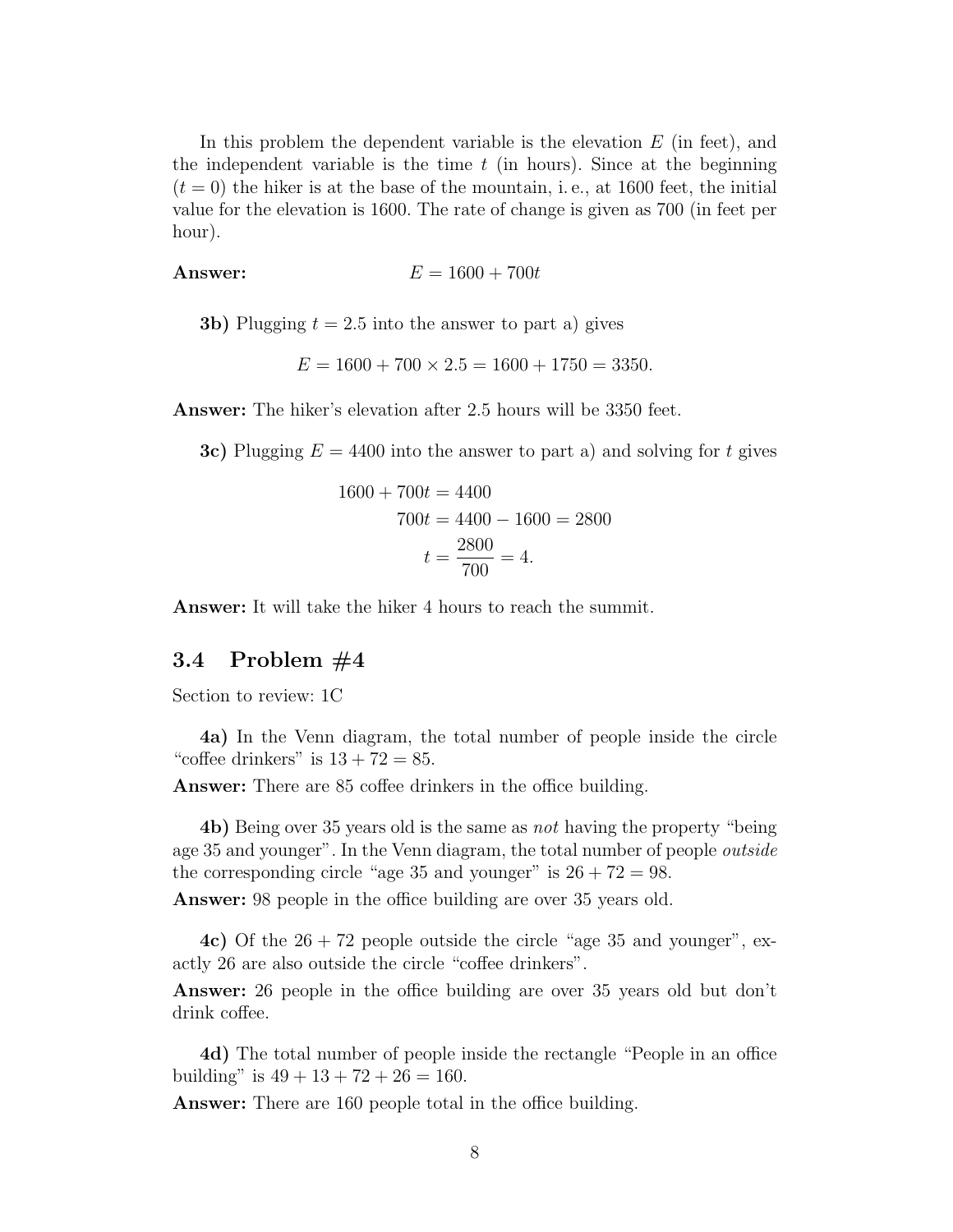#### **3.5 Problem #5**

Section to review: 3A

**5a)** We make a chart with the given data and the unknown:

|                   | Retail Price Sales Tax Final Cost |                    |                  |
|-------------------|-----------------------------------|--------------------|------------------|
| Amounts: \$700    |                                   |                    | $\boldsymbol{x}$ |
| Percents: $100\%$ |                                   | $+7.9\% = 107.9\%$ |                  |

Using this chart we can set up the proportion  $\frac{x}{2\pi}$  $rac{w}{\$700}$  = 107*.*9%  $\frac{100\%}{100\%} = 1.079.$ Solving for *x* yields

 $x = 1.079 \times $700 = $755.3$ .

**Answer:** The final cost is \$755.30.

**5b)** We again make a chart with the given data and the unknown:

|                   | Retail Price Sales Tax Final Cost |                    |      |
|-------------------|-----------------------------------|--------------------|------|
| Amounts: $x$      |                                   |                    | \$90 |
| Percents: $100\%$ |                                   | $+7.9\% = 107.9\%$ |      |

Using this chart we can set up the proportion  $\frac{x}{a_0}$  $rac{x}{\$90}$  = 100%  $\frac{10070}{107.9\%}$  = 1 1*.*079 . Solving for *x* yields

$$
x = \frac{1}{1.079} \times \$90 = \$90 \div 1.079 = \$83.4105...
$$

**Answer:** The retail price was \$83.41.

#### **3.6 Problem #6**

Section to review: 3D

**6a)** Like in the solution to problem #5, we first make a chart with the given data and the unknown:

|               | $(1982)^{2}$ 1992 |          | 2007             |
|---------------|-------------------|----------|------------------|
| CPI:          | (100)             | 140.3    | - 207.3          |
| Bob's Salary: |                   | \$36,000 | $\boldsymbol{x}$ |

<sup>2</sup>The column for 1982 is actually not needed and can be omitted.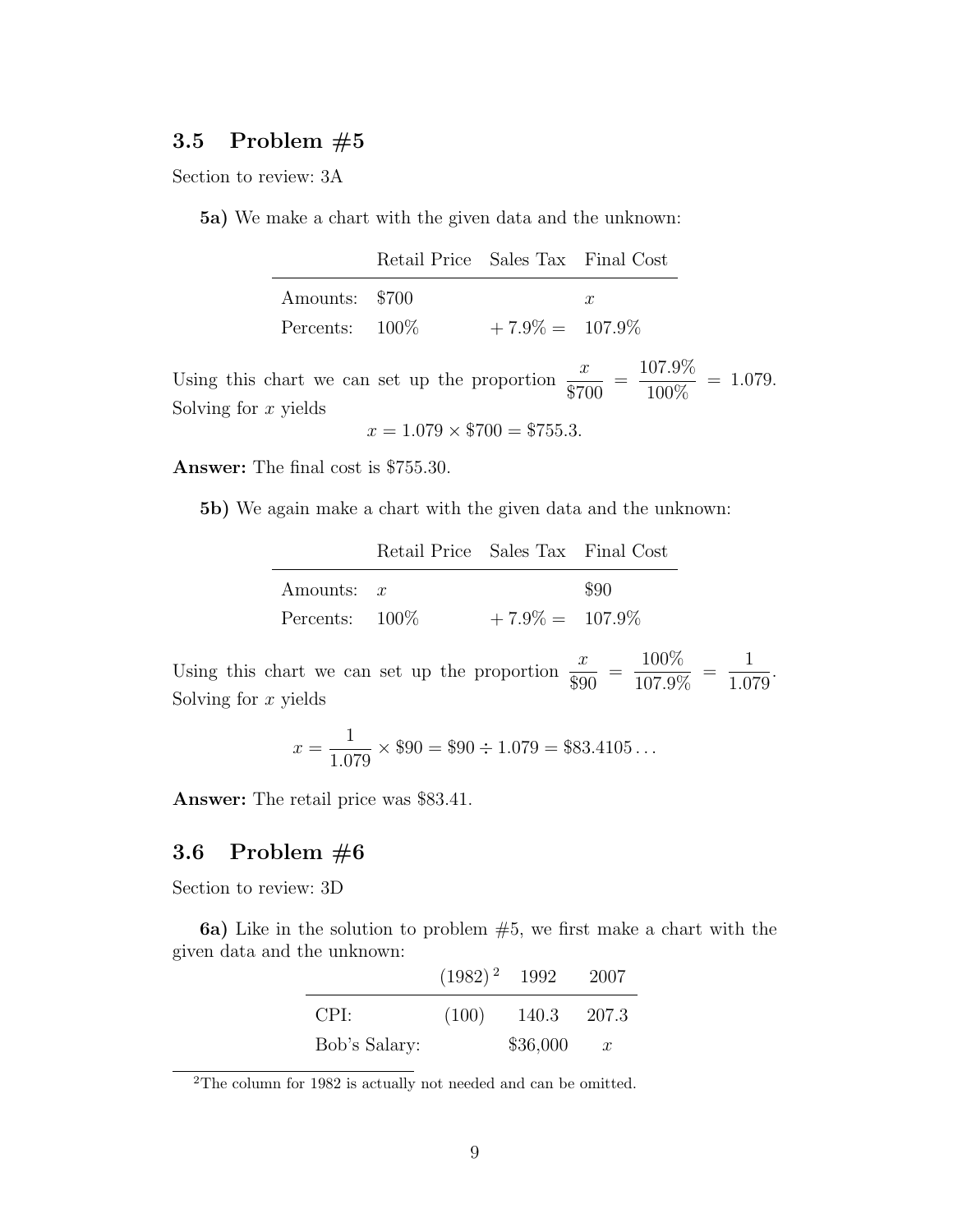Using this chart we can set up the proportion  $\frac{x}{\sqrt{ax}}$ \$36*,*000 = 207*.*3 140*.*3 . Solving for *x* yields

$$
x = \frac{207.3}{140.3} \times $36,000 = $53,191.73\dots
$$

**Answer:** In 2007 Bob needed to make a salary of \$53,192.

**6b)** We can reuse the chart from the solution to part a), changing only the last row:

|              | $(1982)$ 1992 |                  | - 2007              |
|--------------|---------------|------------------|---------------------|
| CPI:         |               |                  | $(100)$ 140.3 207.3 |
| Cost of Car: |               | $\boldsymbol{x}$ | \$20,000            |

Using this chart we can set up the proportion  $\frac{x}{\sqrt{2}}$ \$20*,*000 = 140*.*3 207*.*3 . Solving for *x* yields

$$
x = \frac{140.3}{207.3} \times \$20,000 = \$13,535.93...
$$

**Answer:** In 1992 the cost of the car was about \$13,536.

#### **3.7 Problem #7**

Section to review: 5B

**7a)** If only people at an airport are randomly selected and asked, there is selection bias, as that sample is unrepresentative for the whole population, and (even more important) also unrepresentative for that part of the population that is going to vote in the upcoming election.

For instance, passengers (and also employees) at an airport tend to be more wealthy, less concerned regarding the negative ecological impacts of aviation and less likely unemployed than the average (voting) population. All these differences may affect their political preferences.

**7b)** Casinos have clearly a financial interest in having a broad public support for legalizing gambling. Because the study is conducted by the casino itself, there may be bias due to possible pressure on the researchers to produce in their study the result desired by the casino.

In addition, the fact that the casino conducts the study itself may also result in selection bias, as the casino may conduct the study only (or preferably) among its own customers.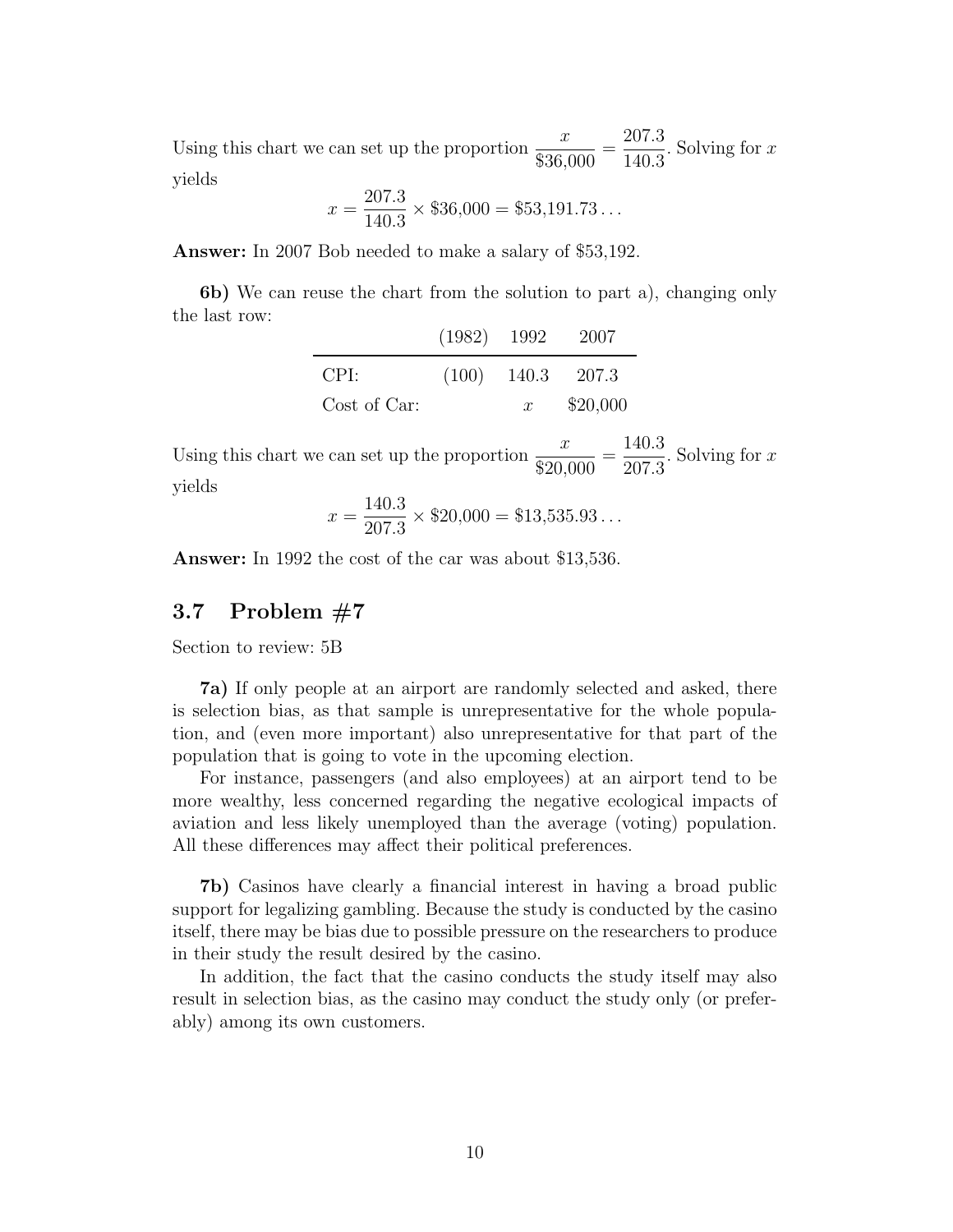#### **3.8 Problem #8**

Sections to review: 8A, 9C, 3A

**8a)** Since the growth rate in percentage, i. e., the *relative* rate of change, is assumed to be constant, we use an exponential model, i. e., we describe the situation by an exponential function. The general equation for such a function is

$$
Q = Q_0(1+r)^t,
$$

where  $Q$  is the dependent variable,  $Q_0$  is the initial value (the value of  $Q$  for  $t = 0$ , r is the relative rate of change, and t is the independent variable.

In this problem the dependent variable is Denver's population, and the independent variable is the time, measured in years after 1999. The initial value is given as 499,775, and the relative rate of change per year (the yearly growth rate) is given as  $11\% = \frac{11}{100}$ . In order to estimate Denver's population in 2009, we have to calculate *Q* for  $t = 2009 - 1999 = 10$ :

$$
Q = 499,775 \times (1 + \frac{11}{100})^t = 499,775 \times (1.11)^{10} = 1,419,071.62...
$$

Since the given yearly growth rate had only two significant figures, it is appropriate to round this result also to two significant figures, i. e., to 1,400,000.

Comparing this estimate for Denver's population in July 2009 with Denver's real population of 610,345 at that time, we see that our estimate is much to high. We conclude that after 1999 the yearly growth rate was in fact much lower than  $11\%$ <sup>3</sup>

**Answer:** In 2009 the estimate of the population would have been about 1.4 million. Since the real population at that time was much smaller, Denver's growth rate in the years following 1999 was much smaller than 11%.

**8b)** Since also in this problem the relative rate of change is assumed to be constant, we again use the equation  $Q = Q_0(1+r)^t$ . Here the dependent variable *Q* is the price of platinum, and the independent variable *t* is the time, now measured in months. The initial value  $Q_0$  is not specified, but the relative rate *r* of change per month (the negative of the monthly rate of decrease) is given as  $-2\% = -\frac{2}{100}$ .<sup>4</sup> In order to find the price of platinum after one year (12 months), we have to calculate  $Q$  for  $t = 12$ :

$$
Q = Q_0 \cdot (1 - \frac{2}{100})^t = Q_0 \cdot (0.98)^{12} = Q_0 \cdot 0.784716 \dots \approx 0.7847 \cdot Q_0
$$

So after one year only 78.47% *of* the value of platinum remains, i. e., the new value is 100% *−* 78*.*47% = 21*.*53% *less than* the value one year ago.

<sup>3</sup>Strictly speaking we can only conclude that there was at least one year between 1999 and 2009 with a growth rate much lower than 11%. But since the growth rate of a city usually does not vary too much from year to year, it seems save to say that for most of the years between 1999 and 2009 the yearly growth rate was much lower than 11%.

<sup>4</sup>The relative rate of change is negative, because the price of platinum *decreases*.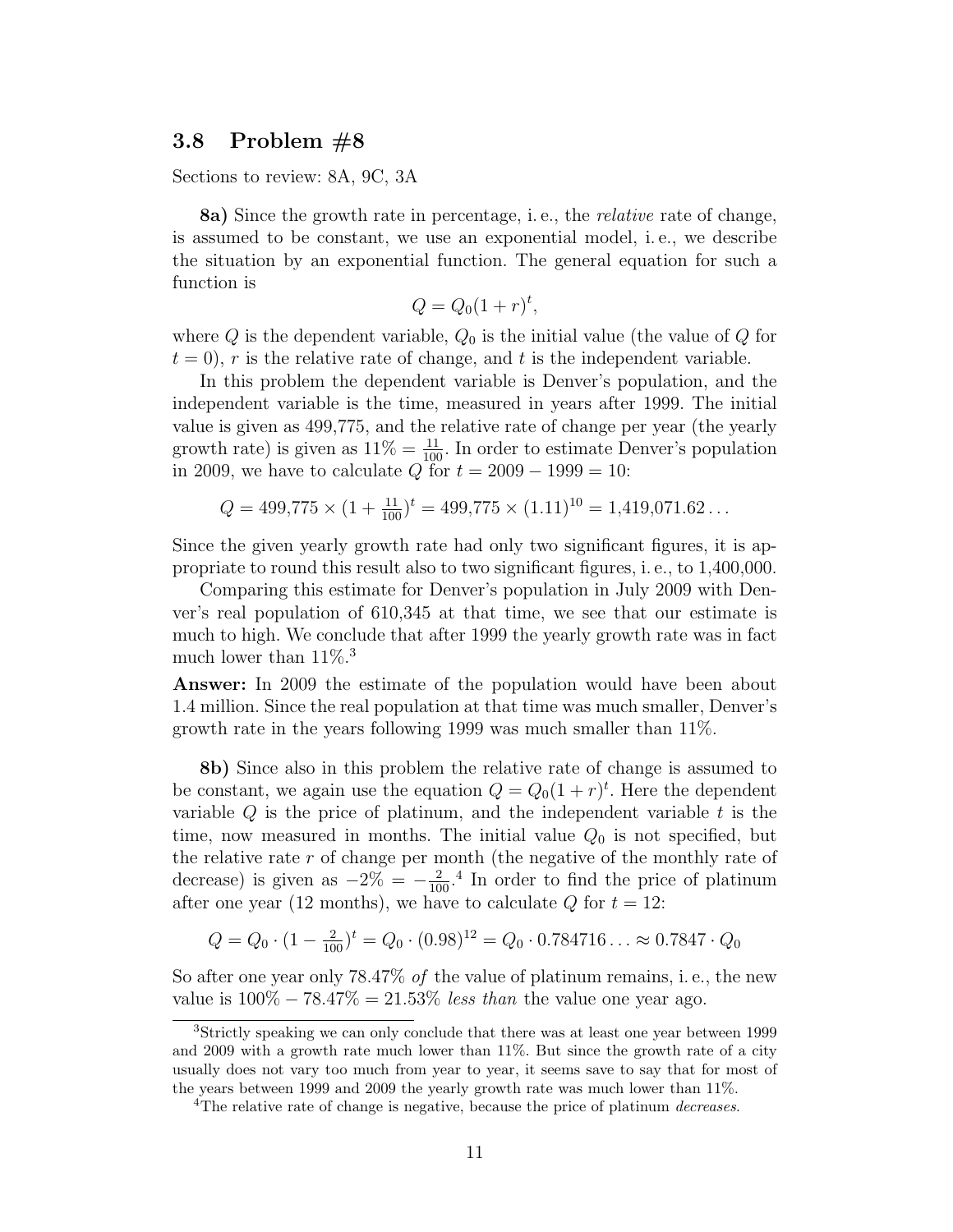Answer: In one year the price of platinum decreases by 21.53 percent.<sup>5</sup>

#### **3.9 Problem #9**

Section to review: 5C

**9a)** For the cumulative frequencies we successively add up the given frequencies:

30, 
$$
30 + 25 = 55
$$
,  $55 + 17 = 72$ ,  $72 + 15 = 87$ 

The last of these cumulative frequencies is the total number of viewers. For the relative frequencies we divide each given frequency by that total:

$$
\frac{30}{87} = 0.3448..., \quad \frac{25}{87} = 0.2873..., \quad \frac{17}{87} = 0.1954..., \quad \frac{15}{87} = 0.1724...
$$

**Answer:**

| Movie                | Number of Viewers | Relative<br>Frequency | Cumulative<br>Frequency |
|----------------------|-------------------|-----------------------|-------------------------|
| <b>Breaking Dawn</b> | 30                | 34.5%                 | 30                      |
| Skyfall              | 25                | 28.7%                 | 55                      |
| Lincoln              | 17                | 19.5%                 | 72                      |
| Life of Pi           | 15                | 17.2%                 | 87                      |



<sup>&</sup>lt;sup>5</sup>Note that this amount of decrease is distinctly less than  $12 \times 2\% = 24\%$ , which would have been the answer if we had (wrongly) used a linear model for this problem instead of an exponential one.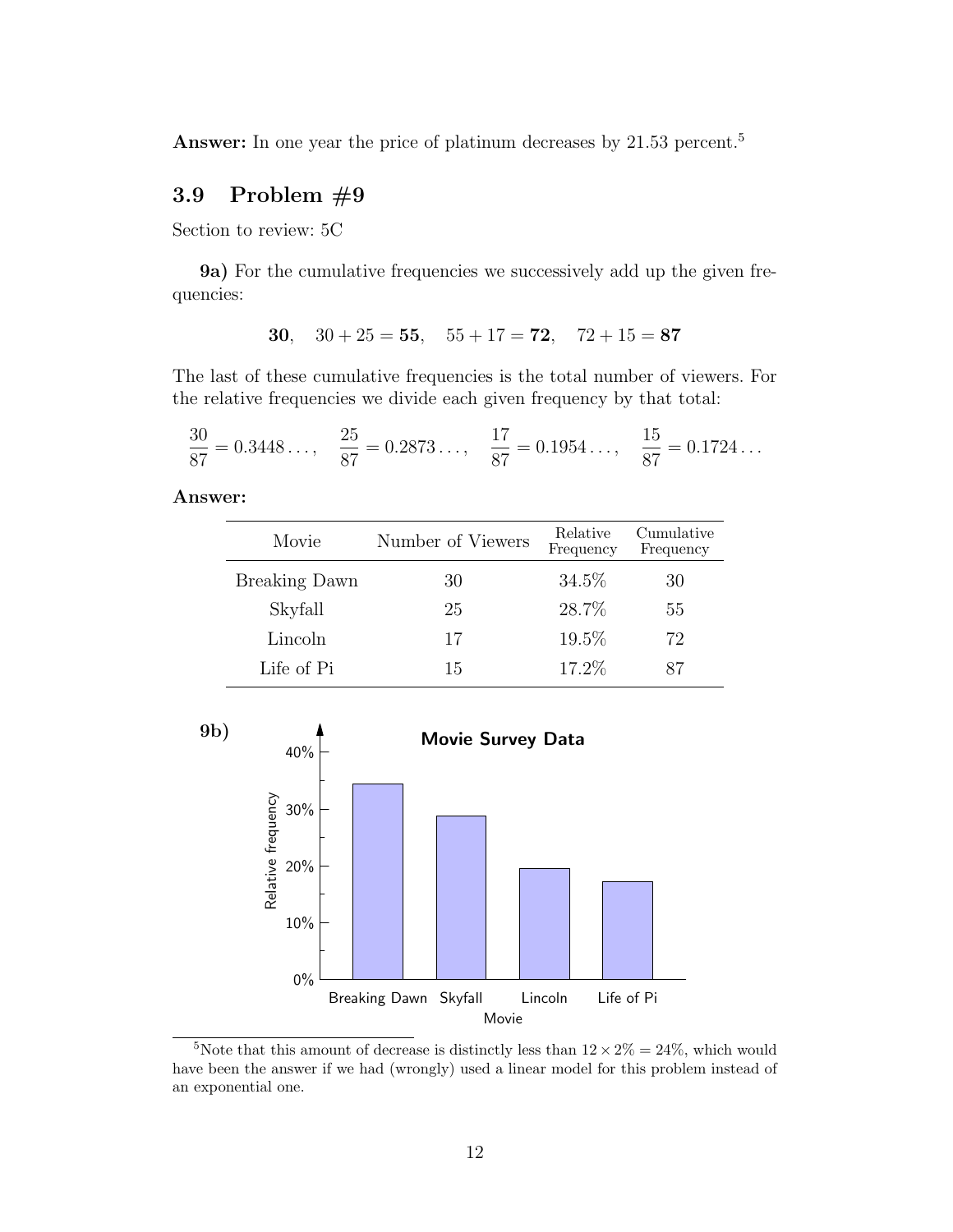#### **3.10 Problem #10**

Sections to review: 2A, 3B

**10a**) The area of the room is  $12 \text{ ft} \times 14 \text{ ft} = 168 \text{ ft}^2$ . To convert the resulting unit *square feet* to square yards, we recall that 1 yd = 3 ft, so  $1 \text{ yd}^2 = 9 \text{ ft}^2 \text{ or } \frac{1 \text{ yd}^2}{9 \text{ ft}^2} = 1.$  Hence

area = 
$$
168 \text{ ft}^2 = 168 \text{ ft}^2 \times \frac{1 \text{ yd}^2}{9 \text{ ft}^2} = \frac{168}{9} \text{ yd}^2.
$$

Multiplying the area with the cost per area gives now the total cost of the carpet:

$$
\frac{168}{9} \text{yd}^2 \times \frac{\$35}{1 \text{yd}^2} = \frac{168}{9} \times \$35 = \$653.33\dots
$$

**Answer:** It would cost about \$653 to carpet the room.<sup>6</sup>

**10b)** Since volume  $=$  area  $\times$  height, we know that

$$
1.5 \times 10^6 \text{ km}^3 = (340 \times 10^6 \text{ km}^2) \times \text{height.}
$$

Solving for the height gives

height = 
$$
\frac{1.5 \times 10^6 \text{ km}^3}{340 \times 10^6 \text{ km}^2} = \frac{1.5}{340} \text{ km}
$$
  
= 0.004411... km ≈ 0.0044 km = 4.4 m.

**Answer:** The sea level would rise by about 4.4 meters.

#### **3.11 Problem #11**

Sections to review: 6A, 6B

**11a)** We first arrange the 13 data values in ascending order:

**12** 61 62 68 70 71 **72** 75 78 80 82 86 **100**

As we can see from this list, the lowest score is 12, the highest score is 100. Since the number of data values is odd, the median is the single data value in the middle of the list, which is 72.

To find the quartiles, we consider the lower and the upper half of the data set separately:

<sup>&</sup>lt;sup>6</sup>If one takes into account that stores usually don't sell carpet in fractions of square yards, one first has to round the precise area of  $\frac{168}{9}$  yd<sup>2</sup>  $\approx 18.67$  yd<sup>2</sup> up to  $19$  yd<sup>2</sup>, which then gives  $19 \times $35 = $665$  as the total cost of the carpet. (To be save and to have some spare material left, I would actually spend \$700 to buy 20 square yards.)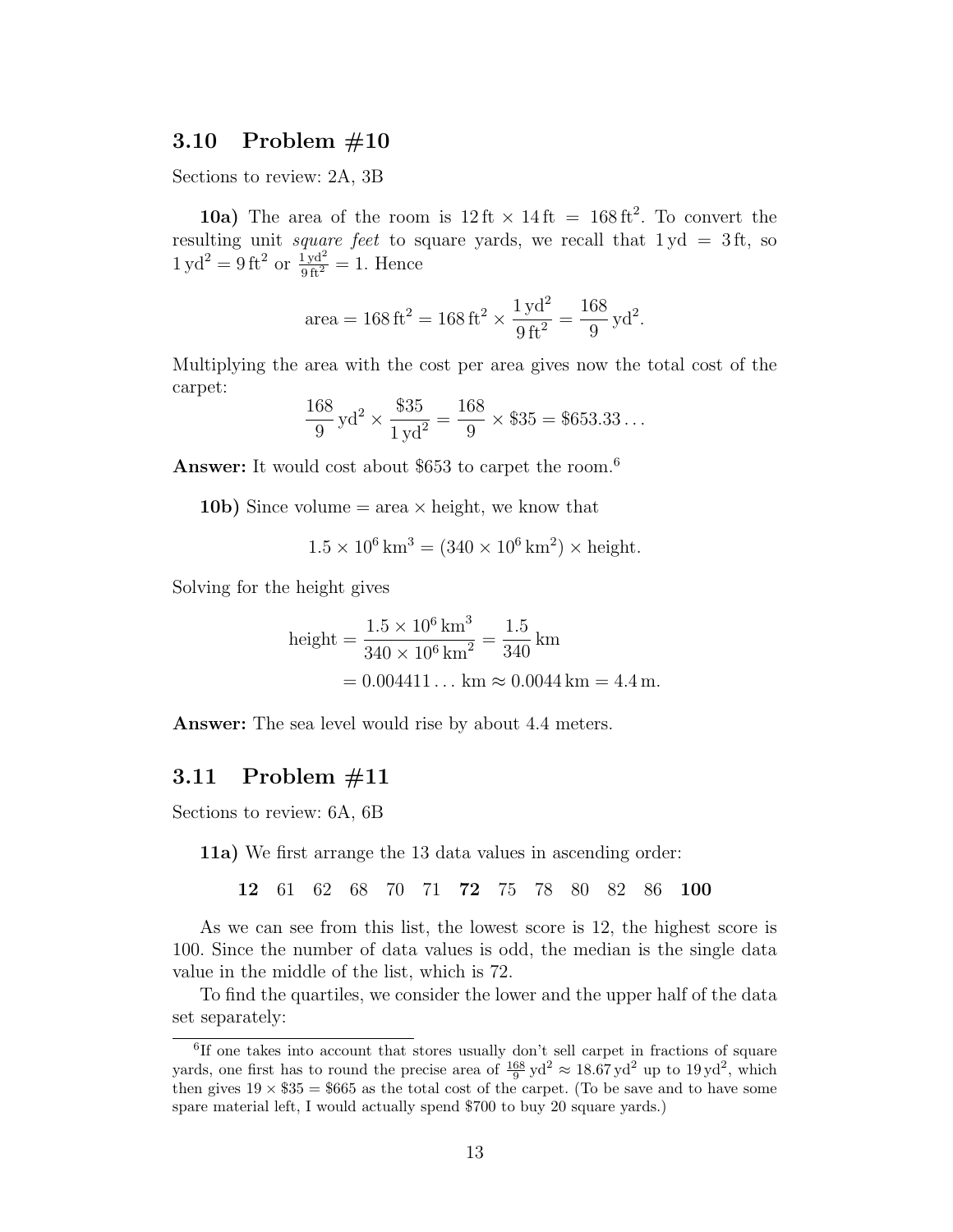Since the number of data values in each half is even, the median of each half (i.e., the corresponding quartile) is the mean of the two data values in the middle of that half. So the lower quartile is  $\frac{62+68}{2} = \frac{130}{2} = 65$ , and the upper quartile is  $\frac{80+82}{2} = \frac{162}{2} = 81$ .

**Answer:** The five-number summary of the grades and a boxplot of the data are given below:



**11b)** If we remove the lowest and the highest data value, the median does not change, as the following list indicates:

 $\cancel{12}$  61 62 68 70 71 **72** 75 78 80 82 86 100

For the mean we divide the sum of the remaining  $13 - 2 = 11$  values by their total number:

$$
\frac{61+62+68+70+71+72+75+78+80+82+86}{11} = \frac{805}{11} = 73.\overline{18}
$$

**Answer:** If the outliers are removed, the mean is  $73.\overline{18}$ , and the median is still 72.

#### **3.12 Problem #12**

Sections to review: 5C, 3A

**12a)** The provided line chart shows that only the *mink* and the *wolf* population rose, while the fox and the bear population declined. So we have to compare only the former two populations.

From the line chart we estimate that from week 1 to week 3 the mink population grew from 112 to 179, while the wolf population grew from 70 to 87.<sup>7</sup> So the absolute changes in the mink and the wolf population were

179 *−* 112 = 67 (minks) resp. 87 *−* 70 = 17 (wolves)*.*

<sup>7</sup>Your estimates for these numbers may differ, but should not differ from the stated values by more than 5.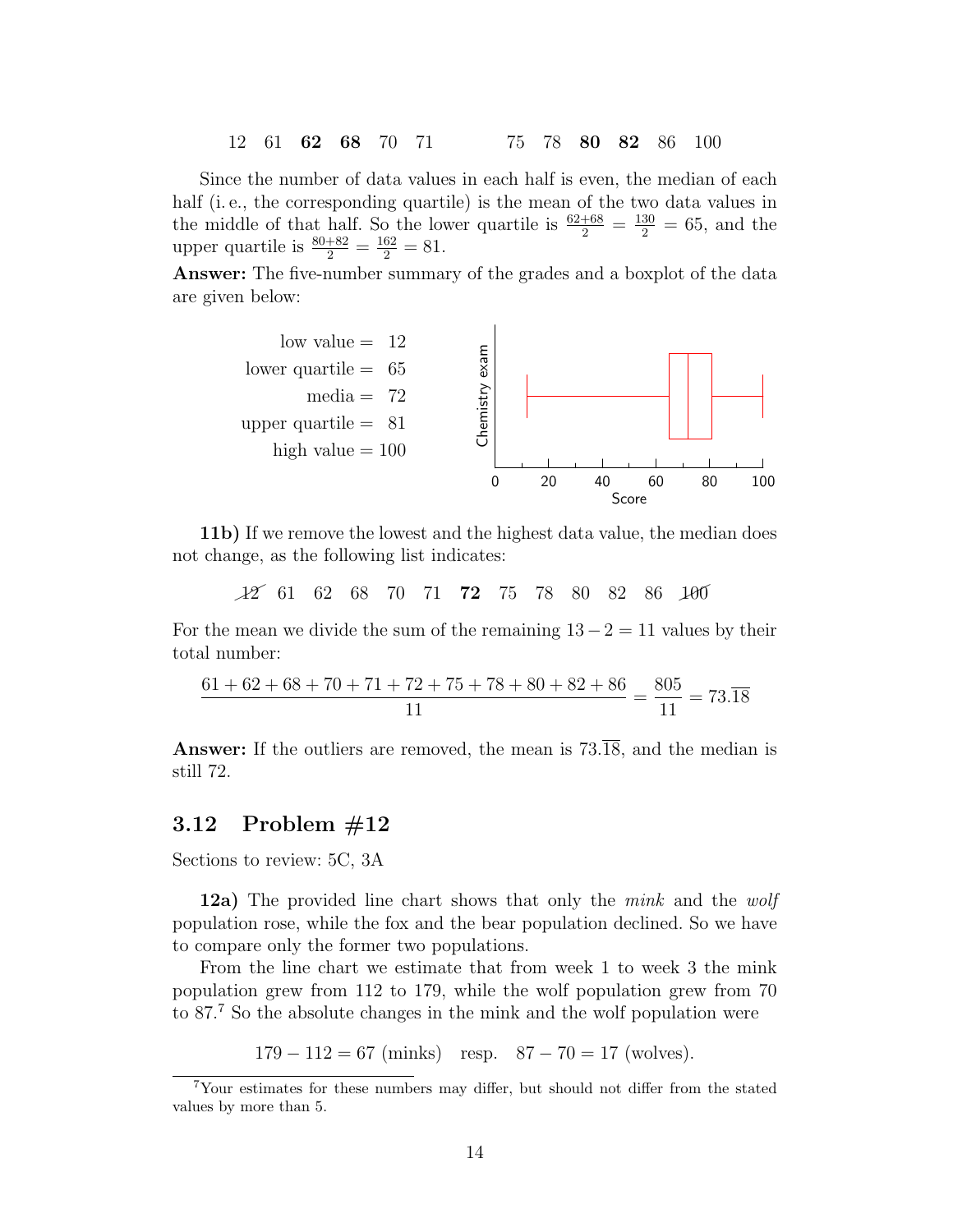Since 67 is larger than 17, the mink population rose the most. The relative change for the mink population was  $\frac{67}{112} = 0.5982...$ 

**Answer:** Over the course of the three weeks the mink population rose the most. The relative change in the mink population during that time was about 60%.

**12b)** Since only the *fox* and the *bear* population declined, we have to compare only these two populations. From the line chart we estimate that from week 1 to week 3 the fox population shrank from 242 to 139, while the bear population shrank from 48 to 23.<sup>8</sup> So the relative changes in the fox and the bear population were

$$
\frac{139 - 242}{242} = \frac{-103}{242} = -0.4256... \approx -43\% \text{ (foxes)}
$$

resp.

$$
\frac{23-48}{48} = \frac{-25}{48} = -0.5208... \approx -52\% \text{ (bears)}.
$$

Since 52% is larger than 43%, in relative change the bear population declined the most.

**Answer:** From week 1 to week 3 the bear population had the greatest decline in relative change.

#### **3.13 Problem #13**

Section to review: 6C

**13a)** Given the mean  $\bar{x} = 10$  oz and the standard deviation  $s = 0.45$  oz, we calculate the standard score (or:  $z$ -score) for the data value  $x = 9.5$  oz as

$$
z = \frac{x - \bar{x}}{s} = \frac{9.5 \text{ oz} - 10 \text{ oz}}{0.45 \text{ oz}} = \frac{-0.5 \text{ oz}}{0.45 \text{ oz}} = -\frac{0.5}{0.45} = -1.111\dots
$$

According to the provided standard score table this *z*-score corresponds to about the 13th percentile. This means that about 13% of the boxes contain less than or exactly 9.5 ounces, i.e., about  $100\% - 13\% = 87\%$  of the boxes contain more than this amount.

**Answer:** About 87 percent of the boxes contain more than 9.5 ounces.

**13b)** Similarly to part a) we calculate the standard scores for the data values  $x_1 = 9.55$  oz and  $x_2 = 10.9$  oz as

$$
z_1 = \frac{9.55 \text{ oz} - 10 \text{ oz}}{0.45 \text{ oz}} = \frac{-0.45 \text{ oz}}{0.45 \text{ oz}} = -1
$$

<sup>8</sup>See previous footnote.